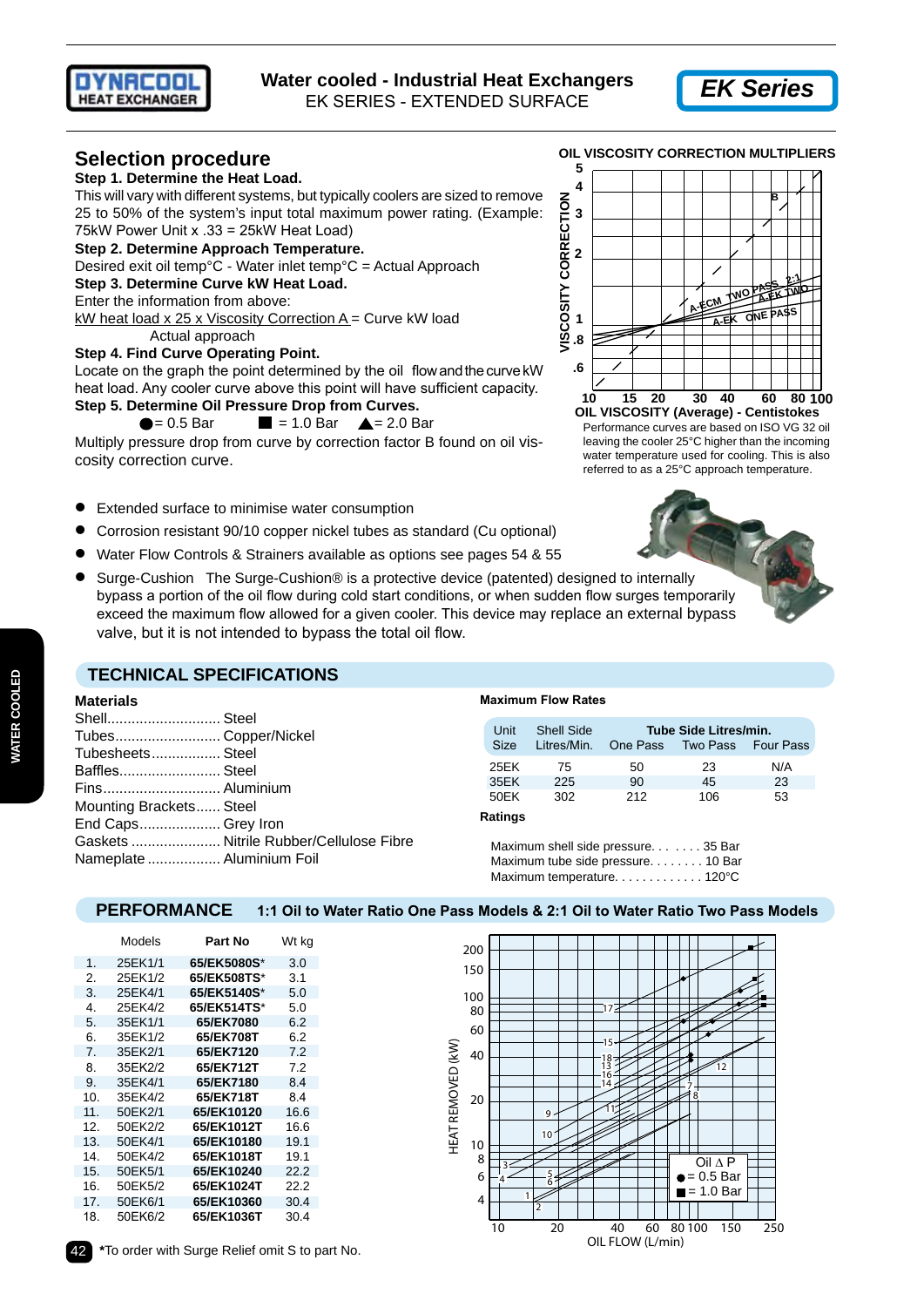



**25 EK SERIES**

 $\sim$  43

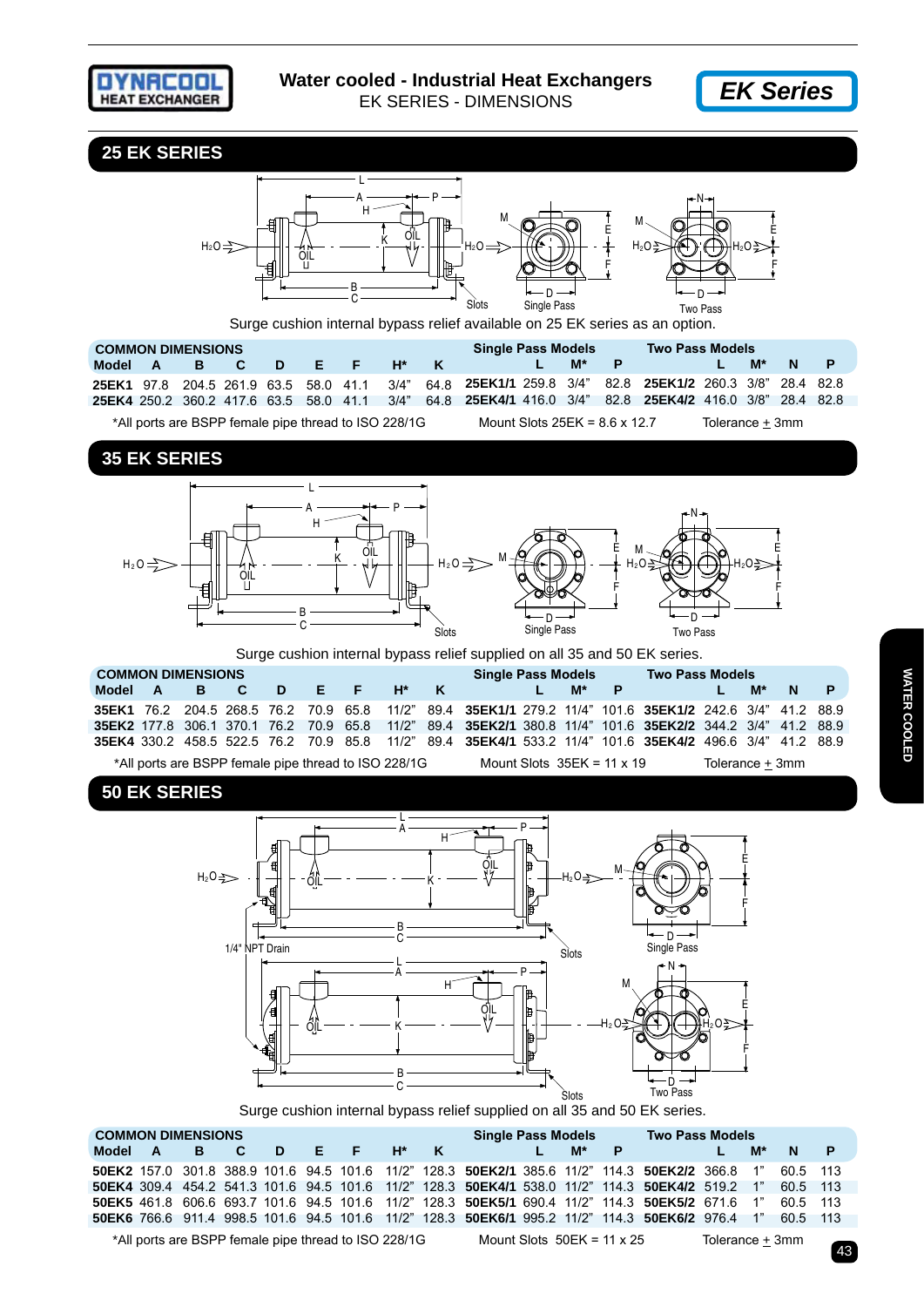

- Extended surface to minimise water consumption
- Anodes, Cu Ni Tubes available as options
- Water Flow Controls & Strainers available as options

## **TECHNICAL SPECIFICATIONS**

## **Materials**

| Shell Steel                         |                               |
|-------------------------------------|-------------------------------|
|                                     | Tubes Copper or Copper/Nickel |
| Tubesheets Steel                    |                               |
| Baffles Steel                       |                               |
| Fins Aluminium                      |                               |
| Mounting Brackets Steel             |                               |
| End Caps Grey Iron                  |                               |
|                                     |                               |
| Nameplate  Aluminium Foil           |                               |
| Anodes available as optional extra. |                               |
|                                     |                               |



#### **Maximum Flow Rates**

| Unit<br>Size   | Shell Side<br>Litres/Min | Tube Side Litres/min.<br>One Pass | <b>Two Pass</b> |
|----------------|--------------------------|-----------------------------------|-----------------|
| <b>ECM1700</b> | 948                      | 834                               | 417             |
| FCM1200        | 456                      | 456                               | 228             |

#### **Ratings**

Maximum shell side pressure. . . . . . . 20 Bar Maximum tube side pressure. . . . . . . .10 Bar Maximum temperature. . . . . . . . . . . . . . 145°C

# **PERFORMANCE**

|     | <b>Part No</b>   | Wt kg |
|-----|------------------|-------|
| *1. | 65/ECM/1236/TSW  | 56.8  |
| 2.  | 65/ECM/1724/6/T  | 66.0  |
| 3.  | 65/ECM/1754/9/T  | 125.0 |
| 4.  | 65/ECM/1784/14/T | 177.0 |
| 5.  | 65/ECM/1724/6/S  | 66.0  |
| 6.  | 65/ECM/1754/9/S  | 125.0 |
| 7.  | 65/ECM/1784/14/S | 177.0 |

\* This unit suitable for seawater as coolant. Cu Ni Tubes, SS316

Tubesheet and Bronze Bonnets.

Performance curves are based on ISO VG 32 oil leaving the cooler 25°C higher than the incoming water temperature used for cooling. This is also referred to as a 25°C approach temperature. For correction curves see page 42.

# **DIMENSIONS**

Mount slots 15.7 x 22.4 in 4 places Tolerance  $\pm$  3mm UNO.

|                  | A    | C    | L    |
|------------------|------|------|------|
| <b>ECM1724/S</b> | 476  | 743  | 818  |
| <b>ECM1754/S</b> | 1238 | 1505 | 1606 |
| <b>ECM1784/S</b> | 2000 | 2267 | 2368 |
| <b>ECM1724/T</b> | 476  | 743  | 822  |
| <b>ECM1754/T</b> | 1238 | 1505 | 1584 |
| <b>ECM1784/T</b> | 2000 | 2267 | 2346 |

All ports are BSPP female pipe thread to ISO 228/1G



## **Model ECM/1236**



#### **Model ECM/1724, ECM/1754 & ECM/1784**



# 44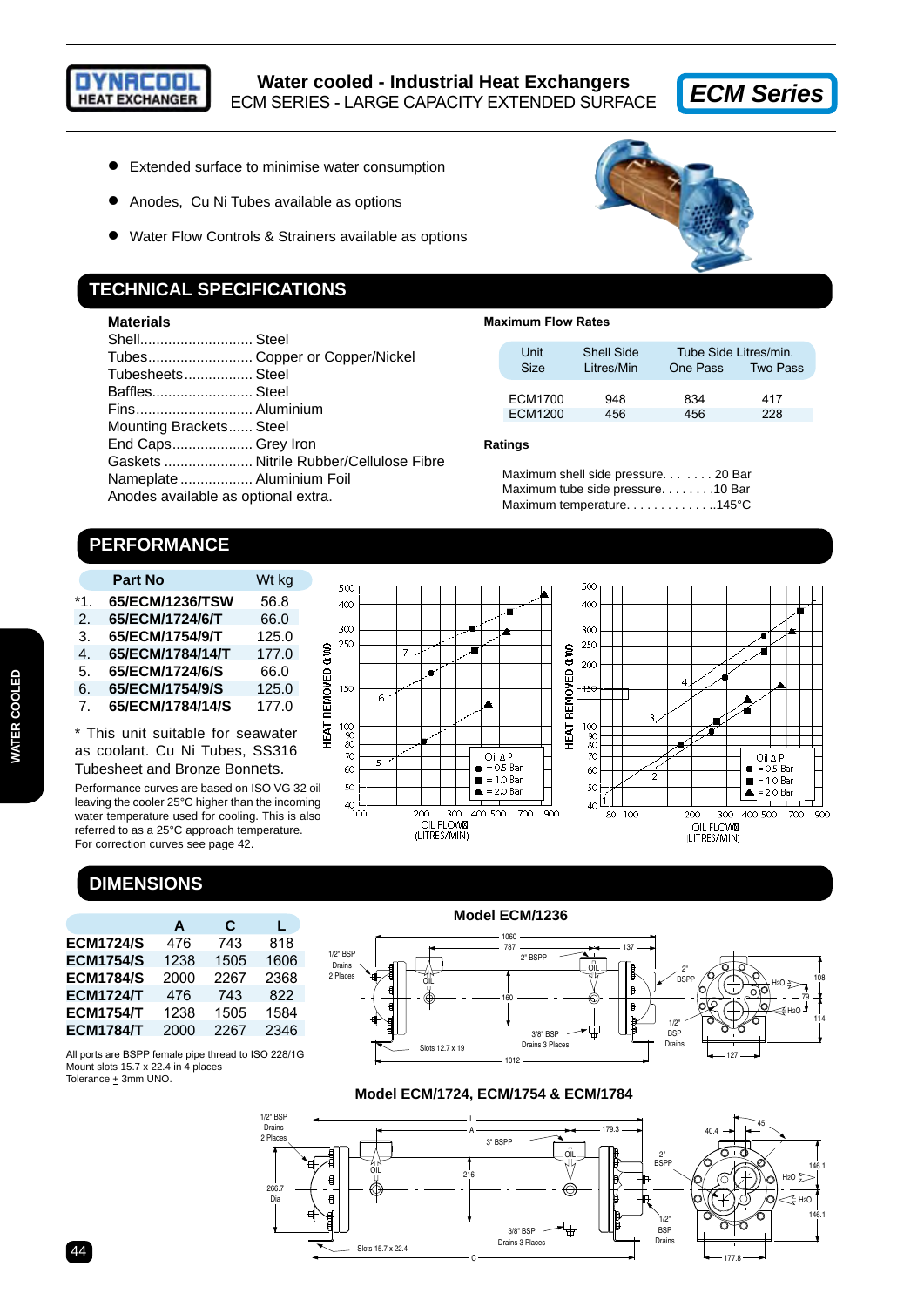

## **Water cooled - Industrial Heat Exchangers** B SERIES - MARINE & SPECIAL APPLICATION

*B Series*

# *Applications*

- *Marine*
- *Brackish Water*
- *Air Aftercooling*
- Water to Water

**Technical Specifications Materials**

| TubesCopper Nickel (90/10)   |                                        |
|------------------------------|----------------------------------------|
| TubesheetsBrass              |                                        |
| Shell Steel (Brass optional) |                                        |
| Shell Connections Brass      |                                        |
| BafflesBrass                 |                                        |
| End BonnetsBronze            |                                        |
| Mounting Brackets Steel      |                                        |
|                              | Gaskets Nitrile Rubber/Cellulose Fibre |
|                              | Hardware Alloy Steel/Optional SS       |
| Anodes  Zinc in Alloy Steel  |                                        |

#### **Ratings**

| Maximum shell side pressure. 17 Bar |  |
|-------------------------------------|--|
| Maximum tube side pressure. 10 Bar  |  |
| Maximum temperature. 175°C          |  |

# **DIMENSIONS**

|                    | м   | N   |               | Q*                |
|--------------------|-----|-----|---------------|-------------------|
| <b>B0401/OSW</b>   | 286 | 46  |               | 1"                |
| <b>B0701/OSW</b>   | 347 | 82  | $\frac{3}{2}$ | $1^{\frac{1}{2}}$ |
| B0702/OSW 575      |     | 82  | 3/            | $1\frac{1}{2}$    |
| B1003/OSW 828      |     | 103 | $3/$ "        | 2"                |
| B1006/OSW 1520 103 |     |     | $\frac{3}{s}$ | 2"                |
| B1206/OSW 1530 124 |     |     | $\frac{1}{2}$ | 3"                |
| B1608/OSW 2048 166 |     |     |               |                   |

| Two Pass (Code "T")                                                                                                                                                           |  |  |  |            |  |  |
|-------------------------------------------------------------------------------------------------------------------------------------------------------------------------------|--|--|--|------------|--|--|
|                                                                                                                                                                               |  |  |  | M N P Q* R |  |  |
|                                                                                                                                                                               |  |  |  |            |  |  |
| <b>B1003/TSW</b> 820 97 <sup>3</sup> / <sub>8</sub> 1 <sup>1</sup> / <sub>2</sub> 30<br><b>B1006/TSW</b> 1520 97 <sup>3</sup> / <sub>8</sub> 1 <sup>1</sup> / <sub>2</sub> 30 |  |  |  |            |  |  |

| Four Pass (Code "F")                                          |  |  |  |              |  |  |  |  |  |
|---------------------------------------------------------------|--|--|--|--------------|--|--|--|--|--|
|                                                               |  |  |  | M N P Q* R S |  |  |  |  |  |
| <b>B701/FSW</b> 345 59 $\frac{3}{8}$ $\frac{3}{4}$ 16 22      |  |  |  |              |  |  |  |  |  |
| <b>B702/FSW</b> 573 59 $3\chi^2$ $3\chi^2$ 16 22              |  |  |  |              |  |  |  |  |  |
| <b>B1206/FSW</b> 1532 125 $\frac{1}{2}$ 1 $\frac{1}{2}$ 27 36 |  |  |  |              |  |  |  |  |  |
| <b>B1608/FSW</b> 2050 165 $\sqrt{2}$ 2" 35 48                 |  |  |  |              |  |  |  |  |  |

All dimensions are  $\pm$  2%.

| Part No.          | Shell Side<br>(L/min) | Tube Side<br>(L/min) | Capacity<br>$(kW)^*$ |
|-------------------|-----------------------|----------------------|----------------------|
| 65/B0401/OSW  36  |                       | 94                   | 4.5                  |
| 65/B0701/OSW  64  |                       | 230                  | 12                   |
| 65/B0701/FSW  64  |                       | 56                   | 11                   |
| 65/B0702/OSW  110 |                       | 230                  | 18                   |
|                   |                       | 56                   | 16                   |
| 65/B1003/OSW  260 |                       | 550                  | 64                   |
| 65/B1003/TSW 260  |                       | 270                  | 60                   |
| 65/B1006/OSW  260 |                       | 550                  | 75                   |
| 65/B1006/TSW 260  |                       | 270                  | 70                   |
| 65/B1206/OSW  435 |                       | 848                  | 150                  |
|                   |                       | 210                  | 145                  |
| 65/B1608/OSW  960 |                       | 1374                 | 380                  |
| 65/B1608/FSW 960  |                       | 345                  | 370                  |

\* Performance based on ISO68 oil in shell leaving at 22°C above cooling water entering temperature in tubes. Fluids at maximum flow rates. For capacities at other operating conditions consult our sales office.



| <b>COMMON DIMENSIONS</b> |       |              |       |                                 |       |       |      |                                                                                                                             |                          |       |       |       |  |
|--------------------------|-------|--------------|-------|---------------------------------|-------|-------|------|-----------------------------------------------------------------------------------------------------------------------------|--------------------------|-------|-------|-------|--|
|                          | A     | В            | C     | D                               | Е     | F     | G    | н                                                                                                                           | J                        | $K^*$ |       | Wt kg |  |
| <b>B0401</b>             | 54.0  | 193.5        | 88.9  | 279.7                           | 49.3  | 66.6  | 22.4 | Ø10.4                                                                                                                       | $\overline{\phantom{a}}$ |       | 43.7  | 3.2   |  |
| <b>B0701</b>             | 92.9  | 177.8        | 158.8 | 305.1                           | 91.9  | 133.4 | 38.1 | Ø11x25                                                                                                                      | $\frac{3}{2}$            | 1"    | 68.3  | 10.5  |  |
| <b>B0702</b>             | 92.9  | 406.4        | 158.8 | 533.7                           | 91.9  | 133.4 | 38.1 | Ø11x25                                                                                                                      | $\frac{3}{2}$            | 1"    | 68.3  | 12.7  |  |
| <b>B1003</b>             | 130.2 | 622.3        | 187.5 | 780.0                           | 101.6 | 171.5 | 50.8 | Ø11x25                                                                                                                      | $\frac{3}{\epsilon}$ "   | 11/   | 77.7  | 29.5  |  |
| <b>B1006</b>             |       |              |       | 130.2 1314.2 187.5 1472.0       | 101.6 | 171.5 | 50.8 | Ø11x25                                                                                                                      | $\frac{3}{2}$            | 11/   | 77.7  | 40.0  |  |
| <b>B1206</b>             |       |              |       | 155.6 1282.7 223.8 1457.5 120.7 |       | 190.5 | 63.5 | Ø11x22                                                                                                                      | $\frac{3}{\cdot}$        | 2"    | 87.4  | 72.6  |  |
| <b>B1608</b>             |       | 203.2 1717.0 |       | 308.1 1940.1                    | 165.1 | 218.9 | 88.9 | Ø11x25                                                                                                                      | $\frac{3}{\epsilon}$     | 3"    | 111.5 | 141.0 |  |
|                          |       |              |       |                                 |       |       |      | All ports are NPT female pipe thread. BSPP available. Ports Q for cooling fluid only. Port K for oil or fluid to be cooled. |                          |       |       |       |  |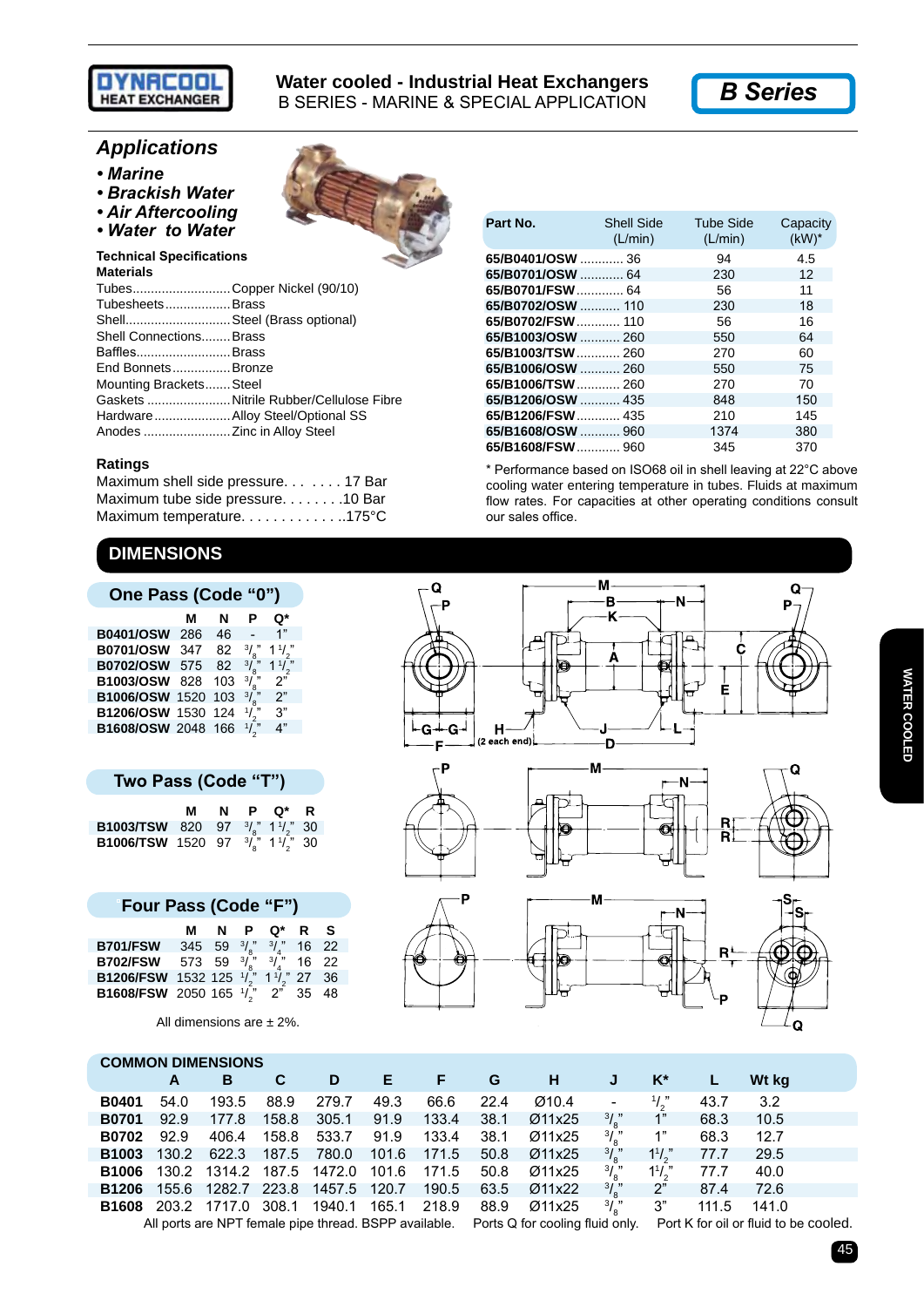



## **WOULD YOU PROTECT YOUR INVESTMENT WITH ANY OTHER OIL COOLER?**

WM coolers are supplied with Zinc anodes fitted. WM single pass models are supplied with 2 sacrificial anodes and WM two pass models with 1 sacrificial anode. Anode cavities are accessed via a clear cap for tell tale anode condition viewing.

Rugged steel shell, electric welded to the tubesheet for resistance to pressure failure. Oil port nozzles are also electric welded to the shell.

End bonnets are all connected to the bundle using the unique threaded gland nut design which secures the bonnets in any radial orientation especially useful when using 90° bend bonnets or difficult anode access. Sealing is by O ring.





and 90/10 Cu/Ni tubes, the ultimate in

sea water compatibility.

for a range of mounting spacings.







WM251SSS WM252SSS WM251SSN Single pass Marine Cooler 2 pass Marine Cooler 2 pass Marine Cooler Single pass Marine cooler vith straight and a 90deg bor<br>
with straight and a 90deg bor with a straight and a 90deg bonnet.

## **WI - PERFORMANCE - On road or off road torque converter and power shift transmissions**

**Note.** Model WI with its high heat conversion surface, rugged construction and straight or 90° hose tail coolant connections is well suited for use with torque converter and power shift transmissions such as Allison, Clark and Funk etc. If the engine operational water flow exceeds 250 L/m, the WI unit must have a suitable parallel bypass fitted. Refer next page for engine water plumbing. Consult factory for special bypass components.

**Allison Transmissions up to 275 engine HP.\*** WT (World Transmission) Series MD 300 & B 300 Old models AT540, AT1540 and MT 600/300 Conv. Use WI Oil Coolers selected by engine input HP. **WI151** max 120 HP, **WI251** max 180HP, **WI401** max 275HP.

**FUNK Powershift up to 225 engine HP.\*** 400 Series. 1700 Series, 1000 Series 2000 Series, DF Series Use WI Oil Coolers selected by engine input HP. **WI151** max 110 HP. **WI251** max 150HP, **WI401** max 225HP.

\*Above selections are based on engine water entering cooler at 82°c (180°F) and oil entering at 143°c (290°F) using latent heat phase assuming steam thermal expansion characteristics.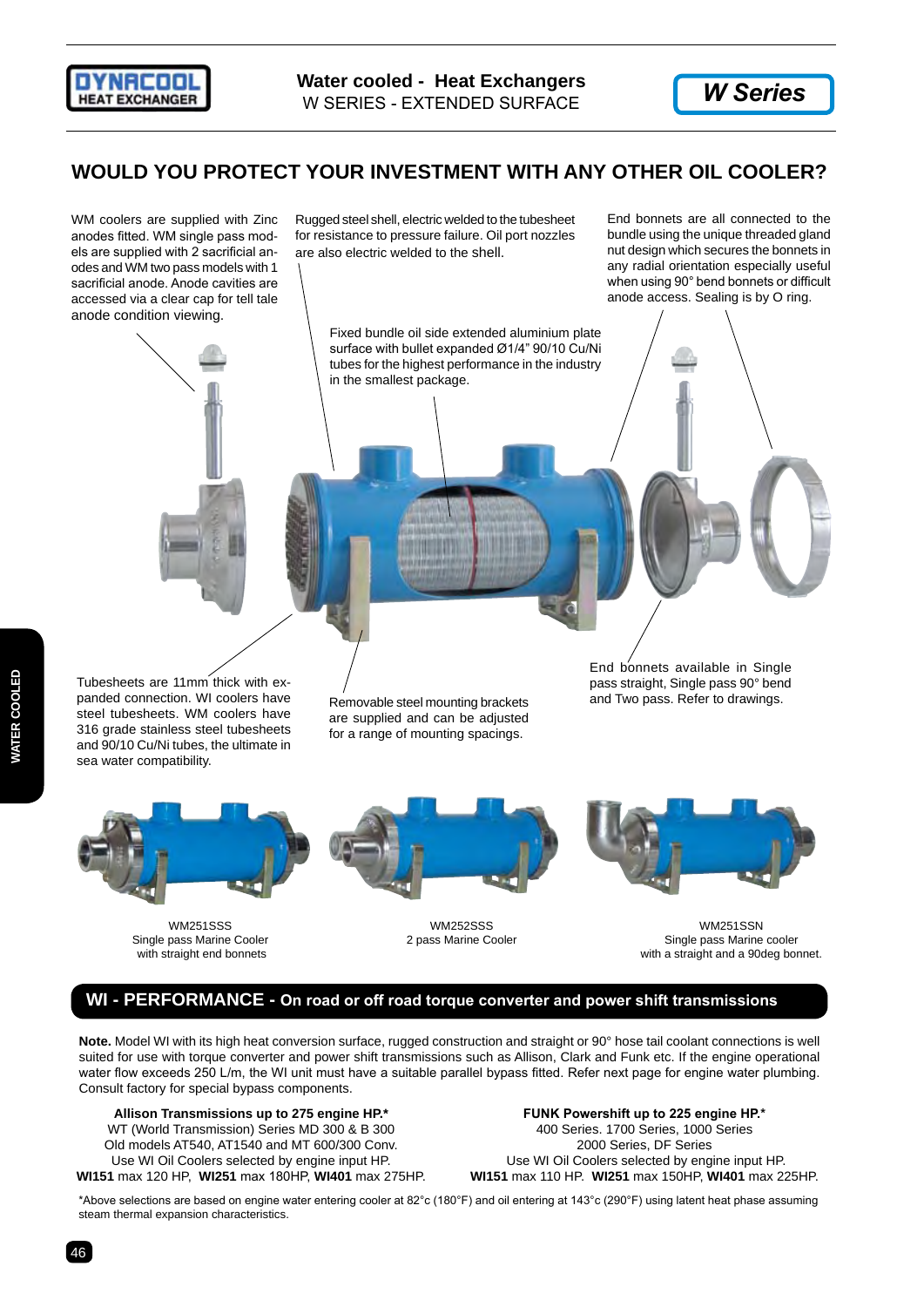

## **W SERIES MATERIALS**

**Description WM coolers (BLUE) WI coolers (ORANGE)** Shell & Ports Steel Steel Steel Steel Steel Steel Steel Steel Steel Steel Steel Steel Steel Steel Steel Steel Steel Steel Steel Steel Steel Steel Steel Steel Steel Steel Steel Steel Steel Steel Steel Steel Steel Steel Stee Shell & Port finish Zinc powder prime & powder coat Zinc powder prime & powder coat Tubes 90/10 Copper/Nickel 90/10 Copper/Nickel Tubesheets Stainless Steel Stainless Steel Steel Steel Steel Steel Steel Steel Steel Steel Steel Steel Steel Steel Steel Steel Steel Steel Steel Steel Steel Steel Steel Steel Steel Steel Steel Steel Steel Steel Steel Steel Baffles Steel Steel Fins Aluminium Aluminium Mounting Brackets Zinc Plated Steel Zinc Plated Steel End Caps **Stainless Steel or Bronze End Caps Zinc Plated Steel** Gaskets **Nitrile Rubber** Nitrile Rubber Nitrile Rubber Nitrile Rubber Nameplate Aluminium Foil Aluminium Foil Note:WM Coolers must be grounded to ships electrical earth system.

## **W SERIES RATINGS**

#### **Maximum Flow Rates**

| Unit |                                    | Oil Side Water Side Litres/min. |    |
|------|------------------------------------|---------------------------------|----|
|      | Size Litres/Min. One Pass Two Pass |                                 |    |
| W#15 | 80                                 | 170                             | 80 |
| W#25 | 130                                | 170                             | 80 |
| W#40 | 200                                | 170                             | 80 |

## **W SERIES PERFORMANCE**



## **Ratings**

| Maximum oil/shell side pressure  26 Bar |  |
|-----------------------------------------|--|
| Maximum water/tube side pressure 10 Bar |  |
| Maximum oil temperature 150°C           |  |
| Maximum viscosity  80cSt actual         |  |

Performance curves are based on ISO 68 oil entering the cooler 40°C higher than the incoming water temperature used for cooling. This is also referred to as a 40°C entering temperature difference (ETD). For single pass models Oil to Water flow ratio is 1:1

For two pass models Oil to Water flow ratio is 2:1. DYNACOOL computer selection program is available to size units at



| 3                    |    |                         |     |
|----------------------|----|-------------------------|-----|
| 2                    |    |                         |     |
|                      |    |                         |     |
| Correction<br>Factor |    |                         |     |
| न<br>ट्र             | 20 | 60<br>Oil Viscosity cSt | 100 |
|                      |    |                         |     |

# **ORDERING CODES**

**WI = INDUSTRIAL -** 4" Shell with 1/4" Copper Nickel tubes, aluminium fins, steel tube plate. **WM 15 1 S S S WM = MARINE -** 4" Shell with 1/4" Copper Nickel tubes, aluminium fins, 316SS tube sheet.

#### **COOLING STACK LENGTH**

**15** = 150mm - 3/4" BSPP Ports **25** = 250mm - 1" BSPP Ports **40** = 400mm - 1 1/2" BSPP Ports

#### **NUMBER OF WATER SIDE PASSES**

**1** = Single pass, 2" hose tail and 1 1/4" BSPP

## **2** = Two pass, 1" BSPP

#### **END BONNET MATERIALS**

**F** = Steel - WI cooler as standard, available as 1 pass in straight or 90° and 2 pass.

- **S** = Stainless WM cooler. 1 pass in straight or 90° and 2 pass.
- **B** = Bronze WM cooler. 1 pass in straight only.

#### **END BONNET COMBINATIONS**

**S** = Straight.

**N** = 90° Elbow - SS316 only - single pass unit only - 2" hose tail.

Replacement anode kits for WM series -73/01/05965.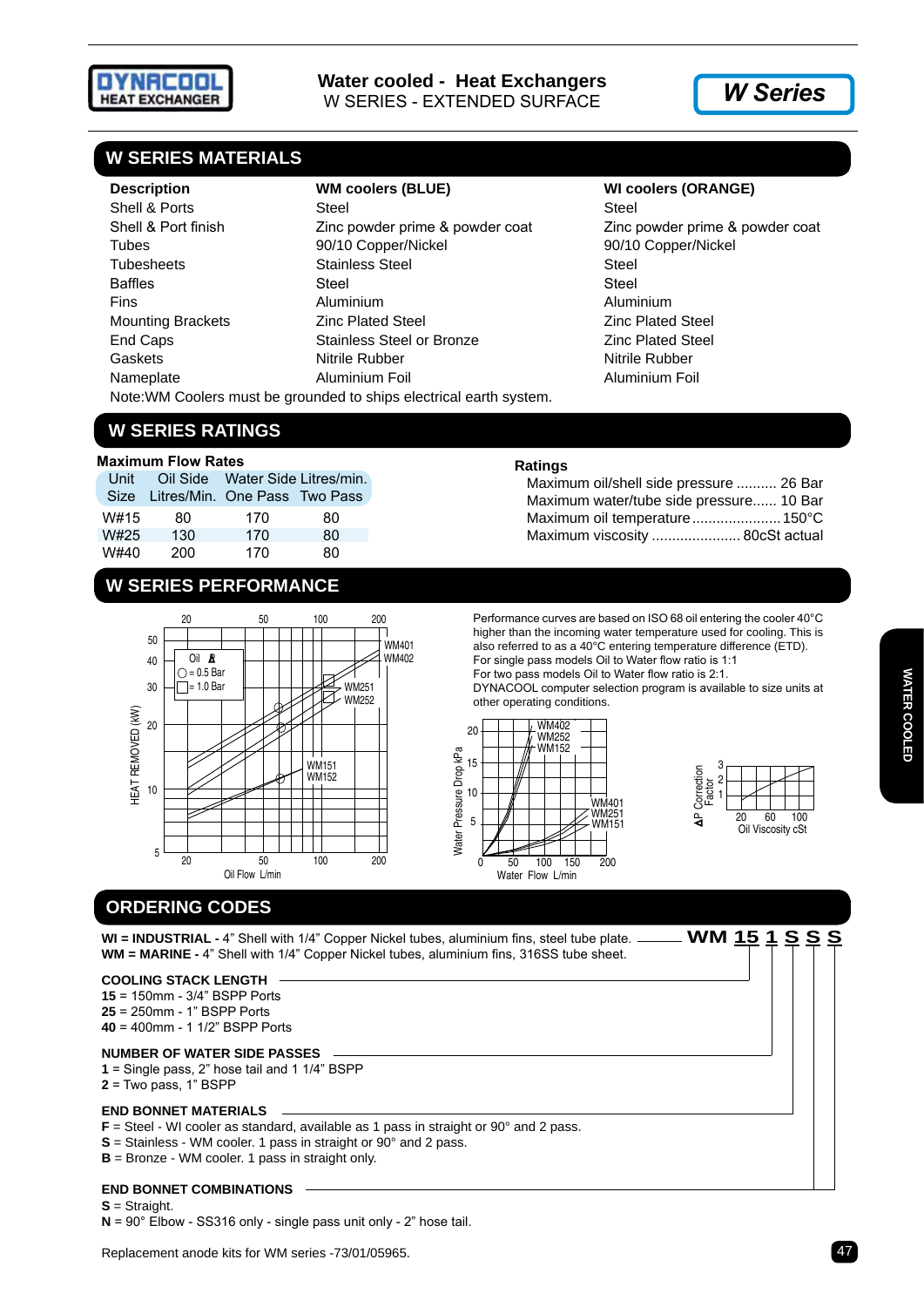



## **WI COOLER - TRANSMISSION COOLING INSTALLATION**



## **DIMENSIONS - W Series 1 Pass**







# **DIMENSIONS - W Series 2 Pass**



## **DIMENSIONS - W Series 90° End bonnet**



May be field positioned around 360 deg to suit application.

| <b>COMMON DIMENSIONS</b><br><b>Model</b> | А   |     | C۳  |     | $H^*$ | <b>Single Pass Models</b> |     |     | 90° (Both ends)<br>╹ |     | <b>Two Pass Models</b> |     |     | Weight<br>kg |
|------------------------------------------|-----|-----|-----|-----|-------|---------------------------|-----|-----|----------------------|-----|------------------------|-----|-----|--------------|
| W#15                                     | 75  | 172 | 76  | 148 | 3/4"  | W#151                     | 291 | 108 | 348                  | 136 | W#152                  | 275 | 106 | 5            |
| W#25                                     | 125 | 272 | 190 | 148 | 1"    | W#251                     | 391 | 133 | 448                  | 161 | W#252                  | 375 | 131 | 6            |
| <b>W#40</b>                              | 200 | 422 | 288 | 154 | 11/2" | W#401                     | 542 |     | 598                  | 199 | W#402                  | 525 | 169 |              |

 $*$  All ports are BSPP female pipe thread to ISO 228/1G Tolerance  $\pm$  3mm

90Deg End Bonnet may be rotated to allow hose to be connected from any angle

 ^ Overall length for units that have 1x90° and 1xstraight bonnet is L - 28mm. Dimension C is factory preset. Mounting feet location may be adjusted to suit your application. Units may also be rotated and clamped allowing mounting in various positions e.g. -floor, wall or ceiling mounting.